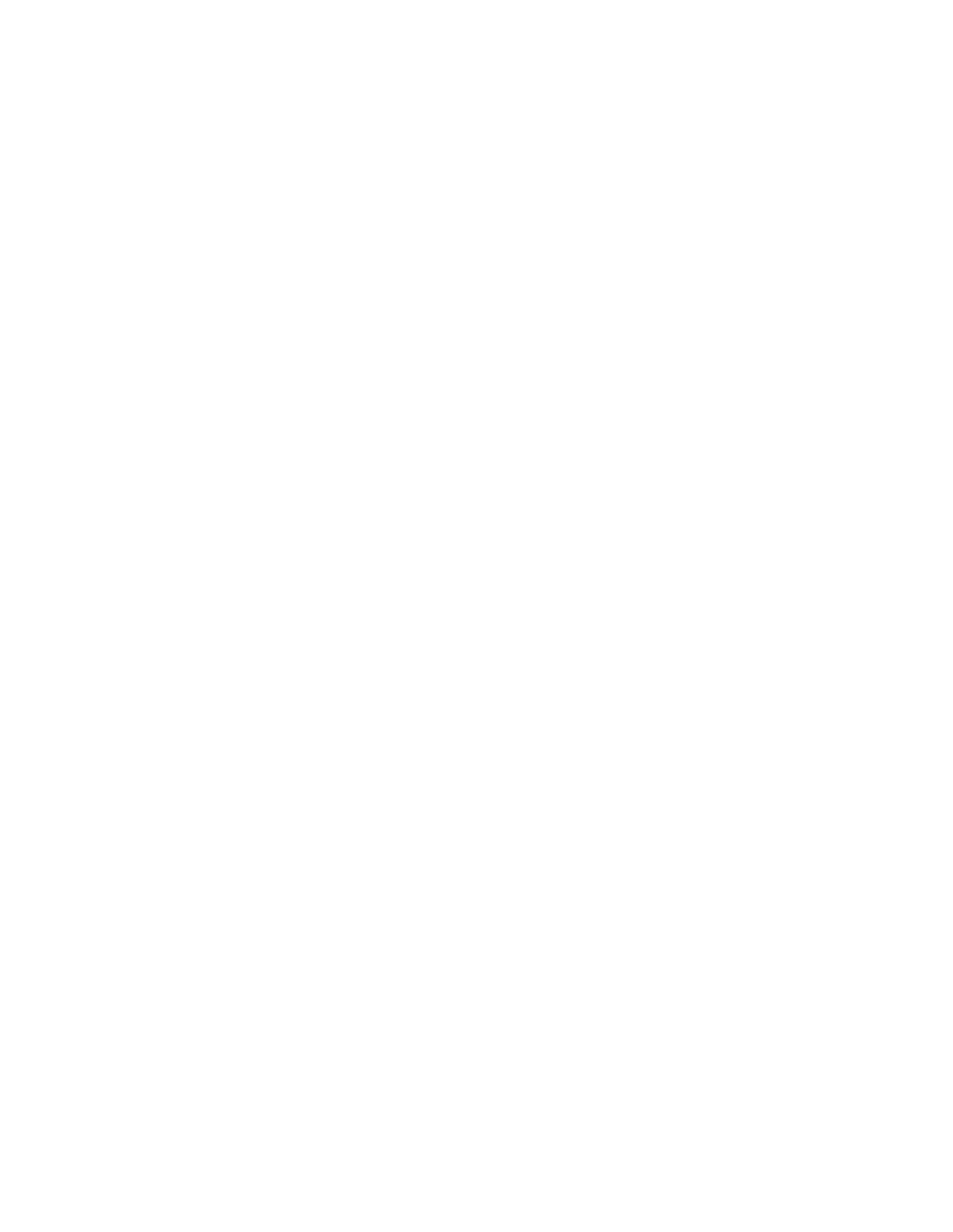

#### **INTRODUCTION**

The Measurement Year (MY) 2022 Health and Recovery Plan (HARP) Quality Measure Set was created in collaboration with the Behavioral Health/HARP Clinical Advisory Group (CAG), the Primary Care (Physical Health) CAG, the New York State Department of Health (NYS DOH) CAG Strategy team, as well as subject matter experts (SME) from both the NYS Office of Mental Health (OMH) and NYS Office of Addiction Services and Supports (OASAS). The goal of this measure set is to align with measures put forth in the NYS Quality Assurance Reporting Requirements (QARR), the HEDIS®<sup>[1](#page-2-0)</sup> Technical Specifications for Health Plans, the CMS Core measure set, and the Merit-based Incentive Payment System (MIPS), where applicable. The measure set is designed to encourage providers to meet high standards of patient-centered clinical care and coordination across multiple care settings.

#### **MEASURE SELECTION AND FEASIBILITY**

During the spring and fall of 2021, the Behavioral Health/HARP CAG reconvened and made recommendations to the State on quality measures, data collection, data reporting, and support required for providers to be successful in a VBP environment.

Upon receiving recommendations from the CAGs, other NYS agencies, the release of guidelines from national measure stewards, such as NCQA/HEDIS® and in accordance with the NYS VBP Roadmap,<sup>[2](#page-2-1)</sup> the State defined a final list of measures to be included in the Behavioral Health/HARP Measure Set for MY2022. For MY2022, eight measures have been removed or replaced, and three measures have been added, culminating in a total of thirty-two Category 1 and 2 HARP Quality Measures.

#### **PROPOSED VBP ARRANGEMENT REQUIREMENTS FOR MY2023 - HEALTH EQUITY**

For MY2022, NCQA is adding race and ethnicity stratification for five HEDIS measures to help promote transparency into health plan performance. By doing so, NCQA hopes to better identify where disparities exist, so they can be addressed. They also hope to identify and learn from top performers in areas where disparities don't exist. To align with this initiative, NYS will require payers and providers to incorporate race and ethnicity measure stratification in Value Based Payment (VBP) arrangements starting in July 2022.

### **Stratification Specifications:**

1. Payers will be required to include **at least one** of the following measures in **all level 1 or higher** VBP arrangements and stratify results by race and ethnicity categories as outlined in the HEDIS MY2022 specifications.<sup>[3](#page-2-2)</sup> The table below depicts available quality measures by arrangement type.

| <b>NQCA Measure Name</b>        | <b>Measure Inclusion by Arrangement Type</b> |      |                            |  |  |            |
|---------------------------------|----------------------------------------------|------|----------------------------|--|--|------------|
|                                 | <b>TCGP</b>                                  | IPC. | HARP/BH Maternity HIV/AIDs |  |  | Children's |
| Colorectal Cancer Screening     |                                              |      |                            |  |  |            |
| Controlling High Blood Pressure |                                              |      |                            |  |  |            |

<span id="page-2-0"></span><sup>&</sup>lt;sup>1</sup> HEDIS<sup>®</sup> is a registered trademark of the National Committee for Quality Assurance (NCQA).

<span id="page-2-1"></span><sup>2</sup> New York State Department of Health, Medicaid Redesign Team, A Path Toward Value-Based Payment: Annual Update, September 2019. [\(Link\)](https://www.health.ny.gov/health_care/medicaid/redesign/dsrip/vbp_library/2020/docs/2019-09_final_vbp_roadmap.pdf)

<span id="page-2-2"></span><sup>3</sup> HEDIS® Measurement Year 2022 Volume 2 Technical Specification for Heath Plans, General Guidelines section 33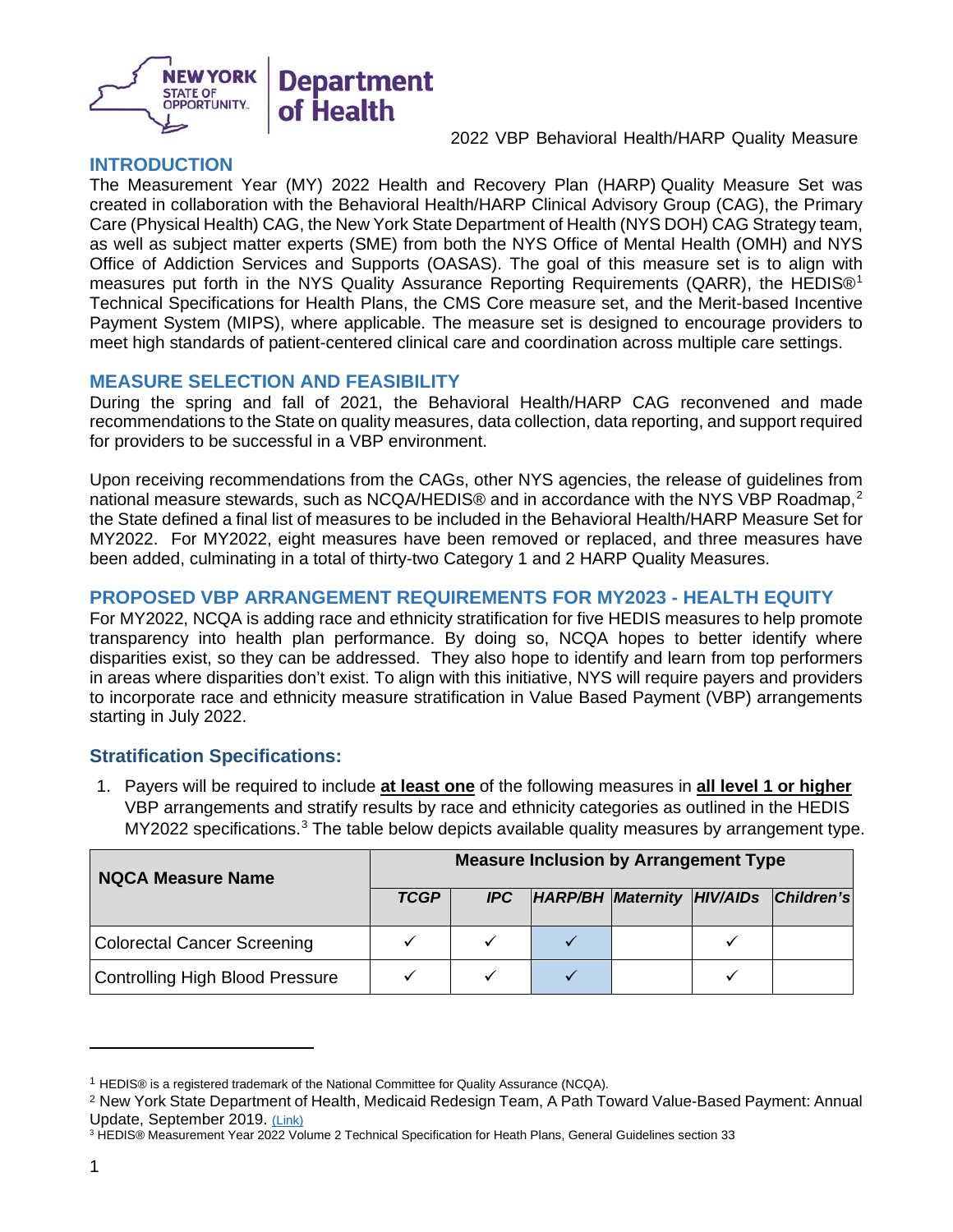

| <b>NQCA Measure Name</b>                                    | <b>Measure Inclusion by Arrangement Type</b> |            |                                   |  |  |            |
|-------------------------------------------------------------|----------------------------------------------|------------|-----------------------------------|--|--|------------|
|                                                             | <b>TCGP</b>                                  | <b>IPC</b> | <b>HARP/BH Maternity HIV/AIDs</b> |  |  | Children's |
| Hemoglobin A1c Control for<br><b>Patients with Diabetes</b> |                                              |            |                                   |  |  |            |
| <b>Prenatal and Postpartum Care</b>                         |                                              |            |                                   |  |  |            |
| <b>Child and Adolescent Well-Care</b><br><b>Visits</b>      |                                              |            |                                   |  |  |            |

- 2. Stratification of selected measures will be classified as pay-for-reporting (P4R).
- 3. Payers will be required to include the following detail in the Provider Contract Statement and Certification form and Contract language:
	- a. Indicate what measure(s) will be included for race and ethnicity stratification.
	- b. Indicate how the stratified measure results for applicable measures will be shared with the VBP contractor.
- 4. Plans will be required to include the race and ethnicity data submitted to NYS using the following method:

*Race and ethnicity fields will be added to the annual VBP member attribution submission file specifications. This will allow the State to stratify measure performance by race and ethnicity categories for applicable performance measures at the VBP contract and VBP Contractor levels.* 

The DOH recognizes that MCOs and providers are in the process of negotiating VBP arrangements to meet Statewide VBP goals. Therefore, all new contracts submitted on or after **July 1, 2022,** must meet this requirement. All other existing contracts must be updated at the end of the contract's current measurement period and before the contract's next measurement period begins, or no later than *April 1, 2023.*

### **MEASURE CLASSIFICATION**

Each measure has been designated by the State as Category 1, 2, or 3 with associated recommendations for implementation and testing for future use in VBP Arrangements. The measures below are classified by category based on an assessment of reliability, validity, and feasibility, and according to the suggested method of use (either Pay for Reporting (P4R) or Pay for Performance (P4P)).

#### **Categorizing and Prioritizing Quality Measures**

#### **CATEGORY 1**

 $\mathbf{1}$ 

Approved quality measures that are deemed to be clinically relevant, valid, and feasible.

#### **CATEGORY 2**

Measures that are clinically relevant, valid, and reliable, but where the feasibility could be problematic.

#### **CATEGORY 3**

Measures that are insufficiently relevant, valid, reliable and/or feasible.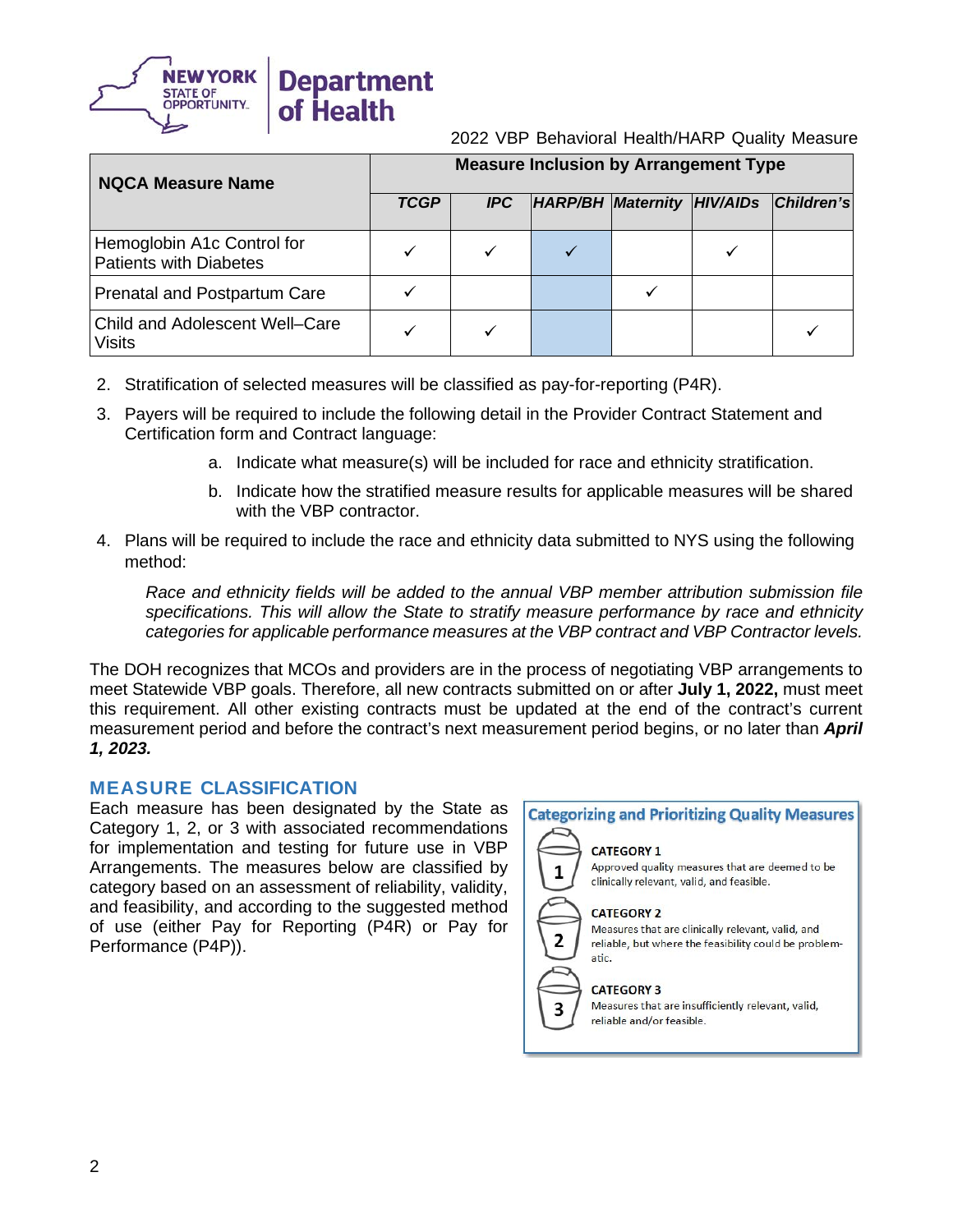

### **Category 1**

Category 1 quality measures as identified by the CAGs and accepted and deemed reportable by the State are to be reported by VBP Contractors to the MCOs. These measures are also intended to be used to determine the amount of shared savings for which VBP contractors are eligible. [4](#page-4-0) At least one Category 1 P4P measure must be included in a VBP contract.

The State classified each Category 1 measure as either P4P or P4R:

- **P4P** measures are intended to be used in the determination of shared savings amounts for which VBP Contractors are eligible. In other words, these are the measures on which payments in VBP contracts may be based. Measures can be included in both the determination of the target budget and in the calculation of shared savings for VBP Contractors.
- **P4R** measures are intended to be used by the Managed Care Organizations (MCOs) to incentivize VBP Contractors for reporting data to monitor quality of care delivered to members under a VBP contract. Incentives for reporting should be based on timeliness, accuracy, and completeness of data. Measures can be reclassified from P4R to P4P or vice versa through annual CAG and State review or as determined by the MCO and VBP Contractor.

Not all Category 1 measures will be reportable for the measurement year, as reporting on some of these measures will be phased in over the next few years. Please refer to the *Value Based Payment Reporting Requirements Technical Specifications Manual* (MY2022) for details as to which measures must be reported for the measurement year. This manual will be updated annually each fall, in line with the release of the final VBP measure sets for the subsequent year.

#### **Categories 2 and 3**

Category 2 measures have been accepted by the State based on agreement of clinical importance, validity, and reliability, but flagged as presenting concerns regarding implementation feasibility.

Measures designated as Category 3 were identified as unfeasible at this time or as presenting additional concerns including accuracy or reliability when applied to the attributed member population for an arrangement, therefore Category 3 measures are not included in the measure set.

<span id="page-4-0"></span><sup>4</sup> New York State Department of Health, Medicaid Redesign Team, A Path Toward Value Based Payment: Annual Update, September 2019. [\(Link\)](https://www.health.ny.gov/health_care/medicaid/redesign/dsrip/vbp_library/2020/docs/2019-09_final_vbp_roadmap.pdf)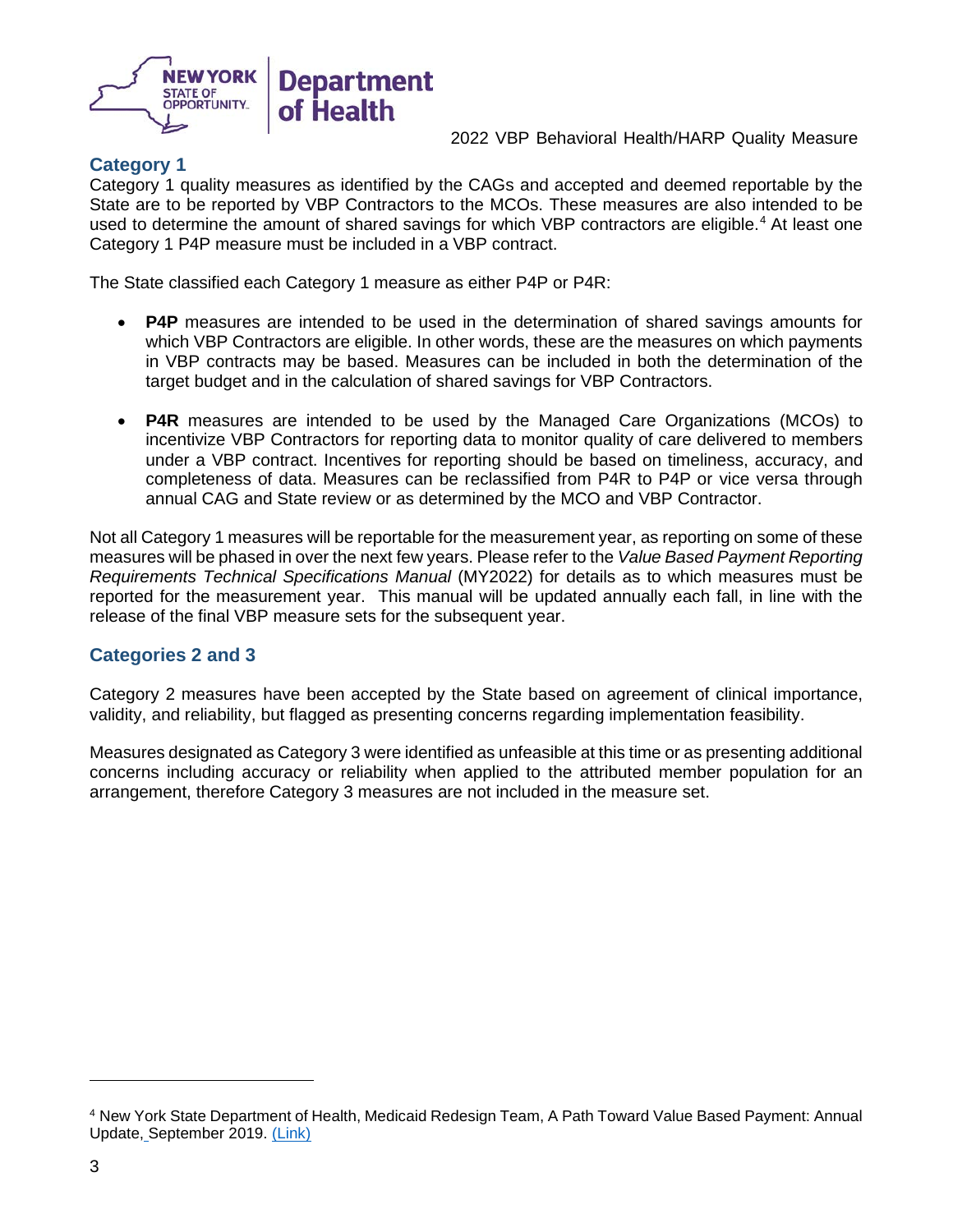

### **MY2022 HARP QUALITY MEASURE SET**

The measures and State-determined classifications provided on the following pages are recommendations for MY2022. Note that measure classification is a State recommendation and implementation is to be determined between the MCO and VBP Contractor.

Measure sets and classifications are considered dynamic and will be reviewed annually. Updates will include measure additions, deletions, recategorizations, and/or reclassifications from P4R to P4P or vice versa, based on experience with measure implementation in the prior year. During 2022, the CAGs and the VBP Workgroup will re-evaluate measures and provide recommendations for MY2022. Please see  $\Delta$ ppendix  $\Delta$  for a full list of these changes.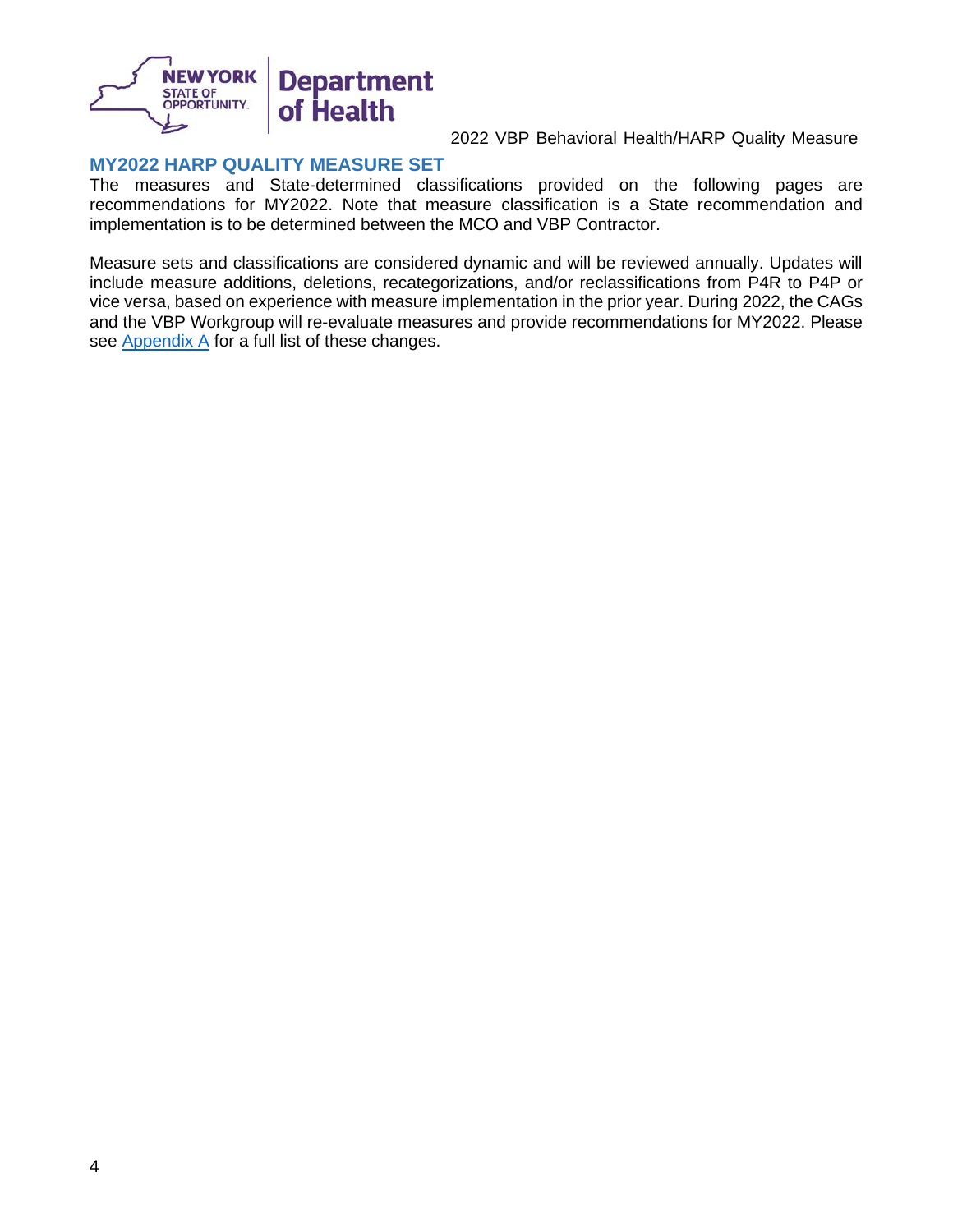

# **Category 1**

5

The table below displays the Category 1 MY2022 Behavioral Health/HARP Quality Measure Set, arranged alphabetically and includes measure title, measure steward, the National Quality Forum (NQF) number (where applicable), and State-recommended classification for measure use. The measure set is redlined to highlight changes made between MY2020 and MY2022; please refer to the key at the end of this table for an explanation of redlined formatting.

| <b>Behavioral Health/HARP Measures</b>                                                       | <b>Measure Steward</b>                                                 | <b>Measure</b><br><b>Identifier</b> | <b>Classification</b> |
|----------------------------------------------------------------------------------------------|------------------------------------------------------------------------|-------------------------------------|-----------------------|
| <b>Adherence to Antipsychotic Medications</b><br>for Individuals with Schizophrenia          | <b>Centers for Medicare &amp;</b><br><b>Medicaid Services</b><br>(CMS) | <b>NOF 1879</b>                     | P <sub>4</sub> P      |
| <b>Asthma Medication Ratio</b>                                                               | <b>National Committee for</b><br><b>Quality Assurance</b><br>(NCQA)    | <b>NQF 1800</b>                     | P <sub>4</sub> P      |
| <b>Breast Cancer Screening</b>                                                               | <b>NCQA</b>                                                            | <b>NQF 2372</b>                     | P <sub>4</sub> P      |
| <b>Cervical Cancer Screening</b>                                                             | <b>NCQA</b>                                                            | <b>NQF 0032</b>                     | P4P                   |
| <b>Chlamydia Screening in Women</b>                                                          | <b>NCQA</b>                                                            | <b>NQF 0033</b>                     | P4P                   |
| <b>Colorectal Cancer Screening**</b>                                                         | <b>NCQA</b>                                                            | <b>NQF 0034</b>                     | P <sub>4</sub> P      |
| <b>Completion of Home and Community</b><br><b>Based Services Annual Needs</b><br>Assessment* | <b>NYS</b>                                                             |                                     | P4P                   |
| <b>Comprehensive Diabetes Care: Eye</b><br>Exam (retinal) Performed*                         | <b>NGQA</b>                                                            | <b>NQF 0055</b>                     | P4P                   |
| <b>Comprehensive Diabetes Care:</b><br>Hemoglobin A1c (HbA1c) Poor Control<br>$(+9.0\%)^*$   | <b>NGQA</b>                                                            | <b>NQF 0059</b>                     | PAP                   |
| <b>Controlling High Blood Pressure**</b>                                                     | <b>NCQA</b>                                                            | <b>NQF 0018</b>                     | P <sub>4</sub> P      |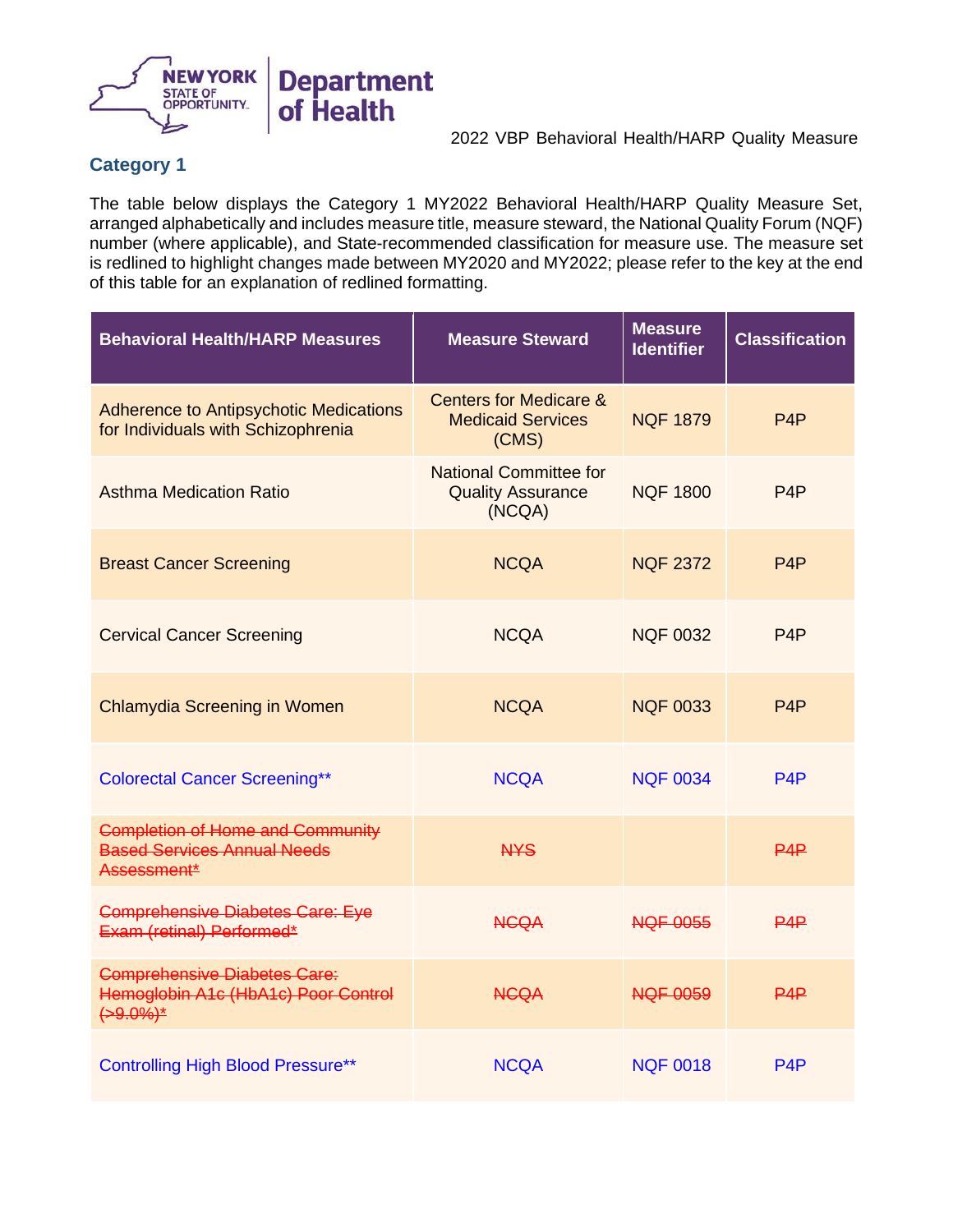

| <b>Behavioral Health/HARP Measures</b>                                                                                    | <b>Measure Steward</b> | <b>Measure</b><br><b>Identifier</b> | <b>Classification</b> |
|---------------------------------------------------------------------------------------------------------------------------|------------------------|-------------------------------------|-----------------------|
| Diabetes Screening for People with<br>Schizophrenia or Bipolar Disorder Who<br><b>Are Using Antipsychotic Medications</b> | <b>NCQA</b>            | <b>NQF 1932</b>                     | P <sub>4</sub> P      |
| <b>Employed, Seeking Employment or</b><br><b>Enrolled in a Formal Education</b><br>Program*                               | <b>NYS</b>             |                                     | P4R                   |
| Eye Exam for Patients With Diabetes*                                                                                      | <b>NCQA</b>            | <b>NQF 0055</b>                     | P <sub>4</sub> P      |
| <b>Follow-Up After Emergency Department</b><br>Visit for Alcohol and Other Drug<br>Dependence*                            | <b>NCQA</b>            | <b>NQF 3488</b>                     | PAP                   |
| <b>Follow-Up After Emergency Department</b><br>Visit for Substance Use*                                                   | <b>NCQA</b>            | <b>NQF3488</b>                      | P <sub>4</sub> P      |
| Follow-Up After Emergency Department<br><b>Visit for Mental Illness</b>                                                   | <b>NCQA</b>            | <b>NQF 3489</b>                     | P <sub>4</sub> P      |
| Follow-Up After High-Intensity Care for<br><b>Substance Use Disorder</b>                                                  | <b>NCQA</b>            |                                     | P <sub>4</sub> P      |
| Follow-Up After Hospitalization for<br><b>Mental Illness</b>                                                              | <b>NCQA</b>            | <b>NQF 0576</b>                     | P <sub>4</sub> P      |
| <b>Hemoglobin A1c Control for Patients</b><br>with Diabetes (HBD)**                                                       | <b>NCQA</b>            | <b>NQF 0059</b>                     | P <sub>4</sub> P      |
| Initiation of Pharmacotherapy upon New<br><b>Episode of Opioid Dependence</b>                                             | <b>NYS</b>             |                                     | P <sub>4</sub> P      |
| <b>Kidney Health Evaluation for Patients</b><br>with Diabetes (KED)                                                       | <b>NCQA</b>            |                                     | P <sub>4</sub> R      |
| No Arrests in the Past Year*                                                                                              | <b>NYS</b>             |                                     | P <sub>4</sub> R      |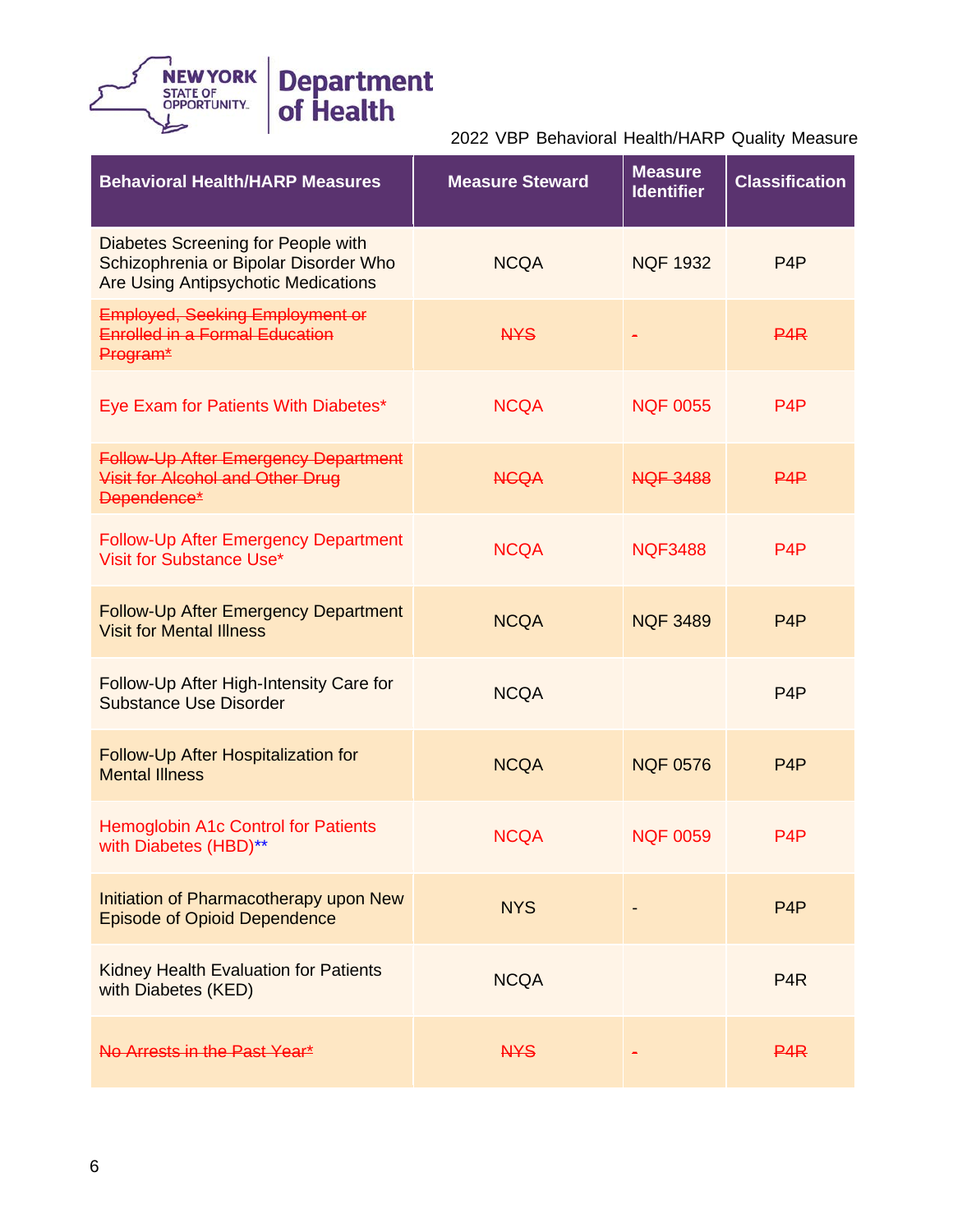

| <b>Behavioral Health/HARP Measures</b>                                                               | <b>Measure Steward</b>                                                                                                       | <b>Measure</b><br><b>Identifier</b> | <b>Classification</b> |
|------------------------------------------------------------------------------------------------------|------------------------------------------------------------------------------------------------------------------------------|-------------------------------------|-----------------------|
| Percentage of Members Enrolled in a<br><b>Health Home*</b>                                           | <b>NYS</b>                                                                                                                   |                                     | <b>P4R</b>            |
| <b>Pharmacotherapy for Opioid Use</b><br><b>Disorder</b>                                             | <b>NCQA</b>                                                                                                                  | <b>NQF 3175</b>                     | P <sub>4</sub> P      |
| <b>Potentially Preventable Mental Health</b><br><b>Related Readmission Rate 30 Days</b>              | <b>NYS</b>                                                                                                                   |                                     | P <sub>4</sub> P      |
| <b>Preventive Care and Screening: Body</b><br>Mass Index (BMI) Screening and<br>Follow-Up Plan       | <b>CMS</b>                                                                                                                   | <b>NQF 0421</b>                     | P <sub>4</sub> R      |
| <b>Preventive Care and Screening:</b><br>Influenza Immunization                                      | <b>American Medical</b><br><b>Association Physician</b><br><b>Consortium for</b><br>Performance<br>Improvement<br>(AMA PCPI) | <b>NQF 0041</b>                     | P <sub>4</sub> R      |
| <b>Preventive Care and Screening:</b><br><b>Tobacco Use: Screening and Cessation</b><br>Intervention | <b>AMA PCPI</b>                                                                                                              | <b>NQF 0028</b>                     | P <sub>4</sub> R      |
| <b>Stable Housing Status*</b>                                                                        | <b>NYS</b>                                                                                                                   |                                     | P4R                   |
| <b>Statin Therapy for Patients with</b><br><b>Cardiovascular Disease</b>                             | <b>NCQA</b>                                                                                                                  |                                     | P <sub>4</sub> R      |
| Use of Pharmacotherapy for Alcohol<br><b>Abuse or Dependence</b>                                     | <b>NYS</b>                                                                                                                   |                                     | P <sub>4</sub> R      |
| Use of Spirometry Testing in the<br>Assessment and Diagnosis of COPD                                 | <b>NCQA</b>                                                                                                                  | <b>NQF 0577</b>                     | P <sub>4</sub> R      |

\* Measure removed from HEDIS/NYS 2022 Measure Set

\* Measure specifications/name revised by NCQA/NYS for 2022 HEDIS Measure set

\*\* HEDIS Stratified Measure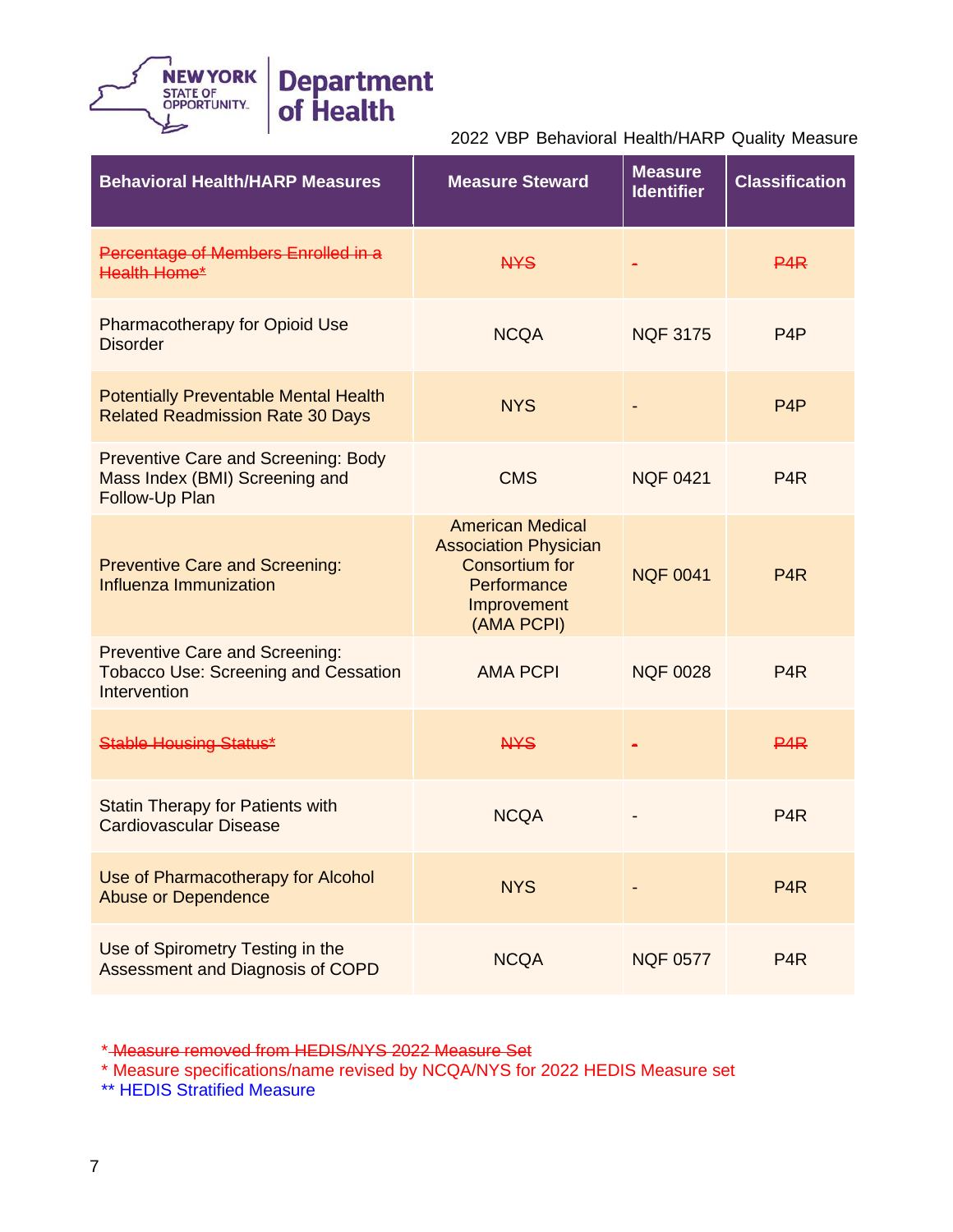

# **CATEGORY 2**

The table below displays the Category 2 MY2022 Behavioral Health/HARP Quality Measure Set and includes measure title, measure steward, and the NQF number (where applicable). All Category 2 measures are classified as P4R in MY2022. There are no changes in CAT2 measures between MY2021 and MY2022.

| <b>BEHAVIORAL HEALTH/HARP Measures</b>                                                                                                                              | <b>Measure Steward</b>                                         | <b>Measure Identifier</b> |
|---------------------------------------------------------------------------------------------------------------------------------------------------------------------|----------------------------------------------------------------|---------------------------|
| Adherence to Mood Stabilizers for Individuals<br>with Bipolar I Disorder                                                                                            | <b>CMS</b>                                                     | <b>NQF 1880</b>           |
| <b>Asthma Action Plan</b>                                                                                                                                           | American Academy of<br>Allergy, Asthma &<br>Immunology (AAAAI) |                           |
| Asthma: Assessment of Asthma Control -<br><b>Ambulatory Care Setting</b>                                                                                            | <b>AAAAI</b>                                                   |                           |
| <b>Asthma: Spirometry Evaluation</b>                                                                                                                                | <b>AAAAI</b>                                                   |                           |
| <b>Continuing Engagement in Treatment Alcohol</b><br>and Other Drug Dependence                                                                                      | <b>NYS</b>                                                     |                           |
| Mental Health Engagement in Care 30 Days                                                                                                                            | <b>NYS</b>                                                     |                           |
| Percentage of HARP Enrolled Members Who<br><b>Received Personalized Recovery Oriented</b><br>Services (PROS) or Home and Community-<br><b>Based Services (HCBS)</b> | <b>NYS</b>                                                     |                           |
| Use of Opioid Dependence Pharmacotherapy                                                                                                                            | <b>NYS</b>                                                     |                           |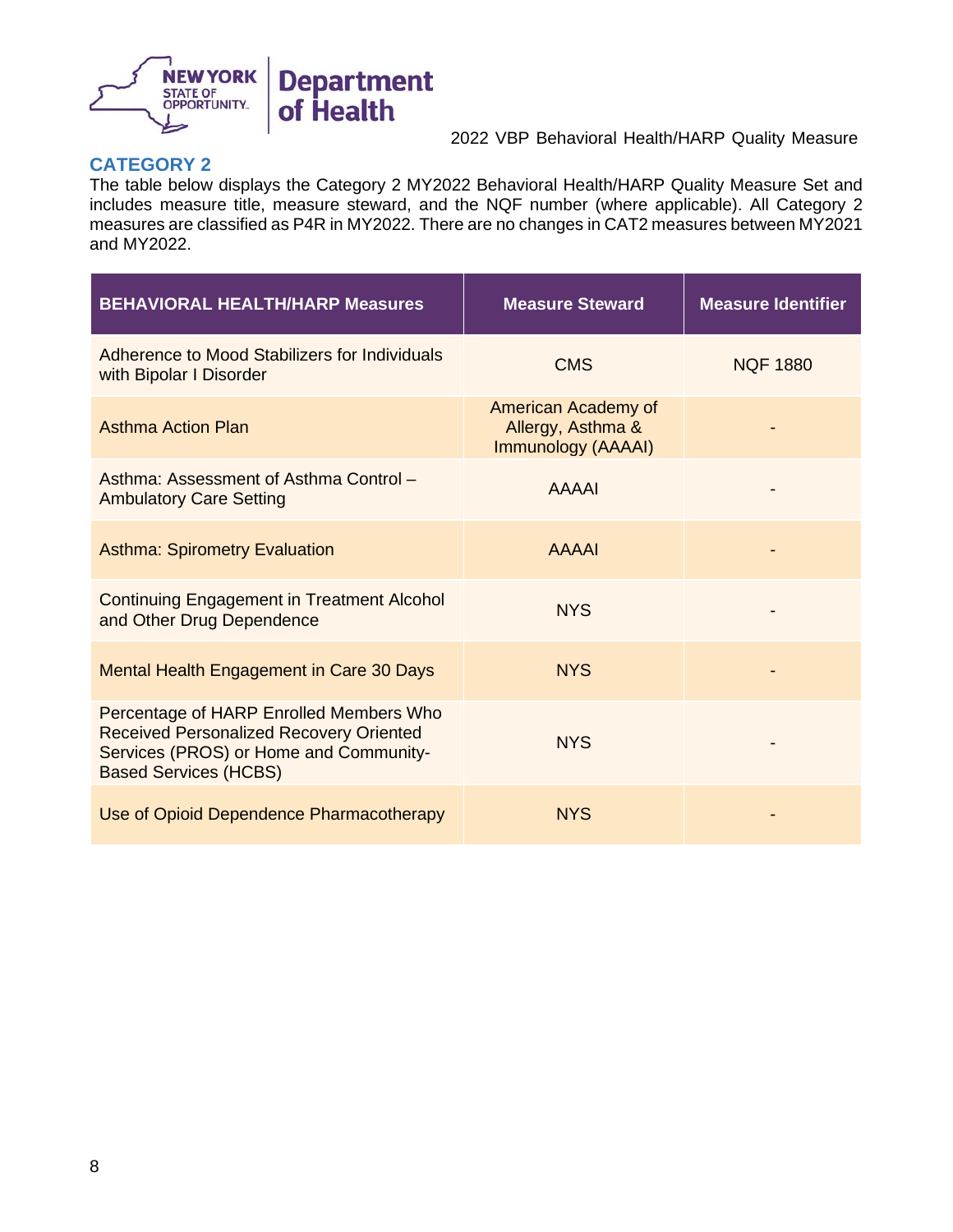

# <span id="page-10-0"></span>**Appendix A**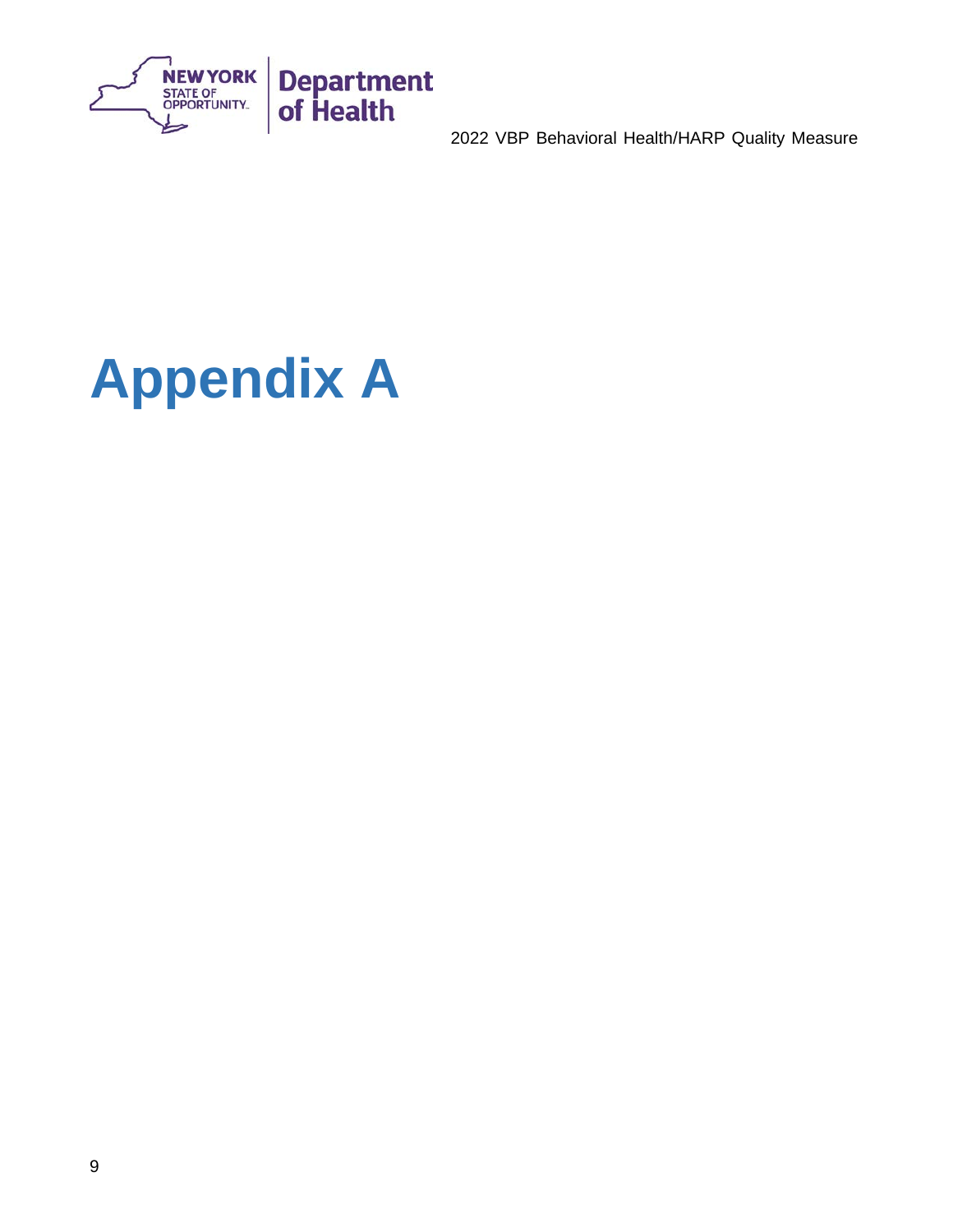

The table below identifies the changes to the Category 1 measures for the MY2022 Behavioral Health/HARP Quality Measure Set.

## **Category 1 Measure Changes from 2021 to 2022**

| <b>Measure Name</b>                                                                                  | <b>Change</b>   | <b>Rationale for Change</b>                                                                 |
|------------------------------------------------------------------------------------------------------|-----------------|---------------------------------------------------------------------------------------------|
| <b>Completion of Home and</b><br><b>Community Based Services</b><br><b>Annual Needs Assessment</b>   | Removed         | <b>Measure removed from</b><br><b>NYS reporting requirements</b>                            |
| <b>Comprehensive Diabetes Care:</b><br>Eye Exam (retinal) Performed                                  | Replaced        | Measure name and<br>specifications revised by<br>NCQA for 2022 Measure<br>set               |
| <b>Comprehensive Diabetes Care:</b><br>Hemoglobin A1c (HbA1c) Poor<br>Control (>9.0%)                | <b>Replaced</b> | <b>Measure name and</b><br>specifications revised by<br><b>NCQA for 2022 Measure</b><br>set |
| <b>Employed, Seeking</b><br><b>Employment or Enrolled in a</b><br><b>Formal Education Program</b>    | Removed         | Measure removed from<br>NYS reporting requirements                                          |
| Eye Exam for Patients with<br><b>Diabetes</b>                                                        | Added           | Measure added by NCQA<br>for HEDIS MY2022 -<br>replaced CDC measure                         |
| <b>Follow-Up After Emergency</b><br><b>Department Visit for Alcohol</b><br>and Other Drug Dependence | Replaced        | Measure name and<br>specifications revised by<br>NCQA for 2022 Measure<br>set               |
| Follow-Up After Emergency<br><b>Department Visit for Substance</b><br><b>Use</b>                     | Added           | <b>Measure name and</b><br>specifications revised by<br><b>NCQA for 2022 Measure</b><br>set |
| Hemoglobin A1c Control for<br><b>Patients with Diabetes</b>                                          | Added           | Measure added by NCQA<br>for HEDIS MY2022-<br>replaced CDC measure                          |
| No Arrests in the Past Year                                                                          | Removed         | Measure removed from<br>NYS reporting requirements                                          |